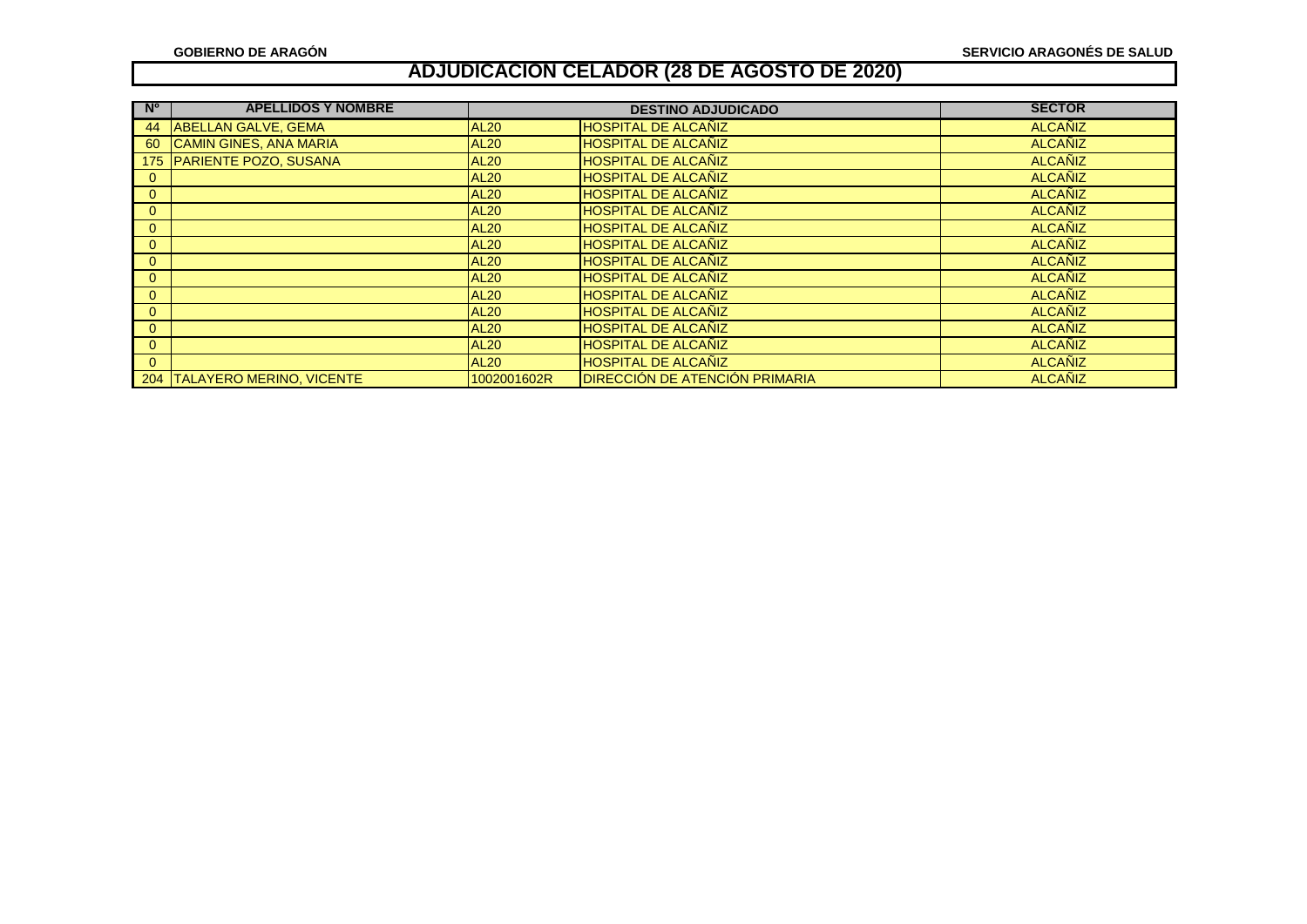| <b>N°</b><br><b>APELLIDOS Y NOMBRE</b>          |             | <b>DESTINO ADJUDICADO</b>                 | <b>SECTOR</b>    |
|-------------------------------------------------|-------------|-------------------------------------------|------------------|
| UBEIRA PALACIO, MARIA ANGELES<br>P <sub>2</sub> | <b>BA20</b> | HOSPITAL DE BARBASTRO                     | <b>BARBASTRO</b> |
| GONZALEZ RODRIGUEZ, MARIA DOLORES<br>8          | <b>BA20</b> | <b>HOSPITAL DE BARBASTRO</b>              | <b>BARBASTRO</b> |
| BELLOSTA VALLE, MERCEDES<br>87                  | <b>BA20</b> | HOSPITAL DE BARBASTRO                     | <b>BARBASTRO</b> |
| <b>SOLANS TORNER, DIEGO</b><br>199              | <b>BA20</b> | <b>HOSPITAL DE BARBASTRO</b>              | <b>BARBASTRO</b> |
| $\Omega$                                        | <b>BA20</b> | <b>HOSPITAL DE BARBASTRO</b>              | <b>BARBASTRO</b> |
| $\Omega$                                        | <b>BA20</b> | <b>HOSPITAL DE BARBASTRO</b>              | <b>BARBASTRO</b> |
| $\Omega$                                        | <b>BA20</b> | HOSPITAL DE BARBASTRO                     | <b>BARBASTRO</b> |
| $\Omega$                                        | <b>BA20</b> | HOSPITAL DE BARBASTRO                     | <b>BARBASTRO</b> |
| $\Omega$                                        | <b>BA20</b> | HOSPITAL DE BARBASTRO                     | <b>BARBASTRO</b> |
| $\Omega$                                        | <b>BA20</b> | HOSPITAL DE BARBASTRO                     | <b>BARBASTRO</b> |
| $\Omega$                                        | <b>BA20</b> | <b>HOSPITAL DE BARBASTRO</b>              | <b>BARBASTRO</b> |
| $\mathbf 0$                                     | <b>BA20</b> | HOSPITAL DE BARBASTRO                     | <b>BARBASTRO</b> |
| $\Omega$                                        | <b>BA20</b> | HOSPITAL DE BARBASTRO                     | <b>BARBASTRO</b> |
| $\Omega$                                        | <b>BA20</b> | HOSPITAL DE BARBASTRO                     | <b>BARBASTRO</b> |
| $\Omega$                                        | <b>BA20</b> | HOSPITAL DE BARBASTRO                     | <b>BARBASTRO</b> |
| $\mathbf 0$                                     | <b>BA20</b> | HOSPITAL DE BARBASTRO                     | <b>BARBASTRO</b> |
| 0                                               | <b>BA20</b> | HOSPITAL DE BARBASTRO                     | <b>BARBASTRO</b> |
| $\Omega$                                        | <b>BA20</b> | HOSPITAL DE BARBASTRO                     | <b>BARBASTRO</b> |
| $\Omega$                                        | <b>BA20</b> | HOSPITAL DE BARBASTRO                     | <b>BARBASTRO</b> |
| $\Omega$                                        | <b>BA20</b> | <b>HOSPITAL DE BARBASTRO</b>              | <b>BARBASTRO</b> |
| $\Omega$                                        | <b>BA20</b> | HOSPITAL DE BARBASTRO                     | <b>BARBASTRO</b> |
| 0                                               | <b>BA20</b> | <b>HOSPITAL DE BARBASTRO</b>              | <b>BARBASTRO</b> |
| $\Omega$                                        | <b>BA20</b> | <b>HOSPITAL DE BARBASTRO</b>              | <b>BARBASTRO</b> |
| $\Omega$                                        | <b>BA20</b> | HOSPITAL DE BARBASTRO                     | <b>BARBASTRO</b> |
| $\Omega$                                        | <b>BA20</b> | <b>HOSPITAL DE BARBASTRO</b>              | <b>BARBASTRO</b> |
| $\Omega$                                        | <b>BA20</b> | <b>HOSPITAL DE BARBASTRO</b>              | <b>BARBASTRO</b> |
| 0                                               | <b>BA20</b> | <b>HOSPITAL DE BARBASTRO</b>              | <b>BARBASTRO</b> |
| $\Omega$                                        | <b>BA20</b> | HOSPITAL DE BARBASTRO                     | <b>BARBASTRO</b> |
| $\Omega$                                        | <b>BA20</b> | HOSPITAL DE BARBASTRO                     | <b>BARBASTRO</b> |
| $\Omega$                                        | <b>BA20</b> | HOSPITAL DE BARBASTRO                     | <b>BARBASTRO</b> |
| $\mathbf 0$                                     | <b>BA20</b> | HOSPITAL DE BARBASTRO                     | <b>BARBASTRO</b> |
| 0                                               | <b>BA20</b> | HOSPITAL DE BARBASTRO                     | <b>BARBASTRO</b> |
| $\Omega$                                        | <b>BA20</b> | HOSPITAL DE BARBASTRO                     | <b>BARBASTRO</b> |
| $\Omega$                                        | <b>BA20</b> | HOSPITAL DE BARBASTRO                     | <b>BARBASTRO</b> |
| 0                                               | <b>BA20</b> | HOSPITAL DE BARBASTRO                     | <b>BARBASTRO</b> |
| $\Omega$                                        | <b>BA20</b> | HOSPITAL DE BARBASTRO                     | <b>BARBASTRO</b> |
| <b>GARCES VICENT, ISABEL MARIA</b><br>125       | <b>BA21</b> | HOSPITAL DE BARBASTRO (BAJO CINCA)        | <b>BARBASTRO</b> |
| $\Omega$                                        | <b>BA21</b> | <b>HOSPITAL DE BARBASTRO (BAJO CINCA)</b> | <b>BARBASTRO</b> |
| $\Omega$                                        | <b>BA21</b> | <b>HOSPITAL DE BARBASTRO (BAJO CINCA)</b> | <b>BARBASTRO</b> |
| <b>ESPLUGA DE ANTONIO, MARIA ELISA</b><br>32    | 1001007103E | DIRECCIÓN DE ATENCIÓN PRIMARIA            | <b>BARBASTRO</b> |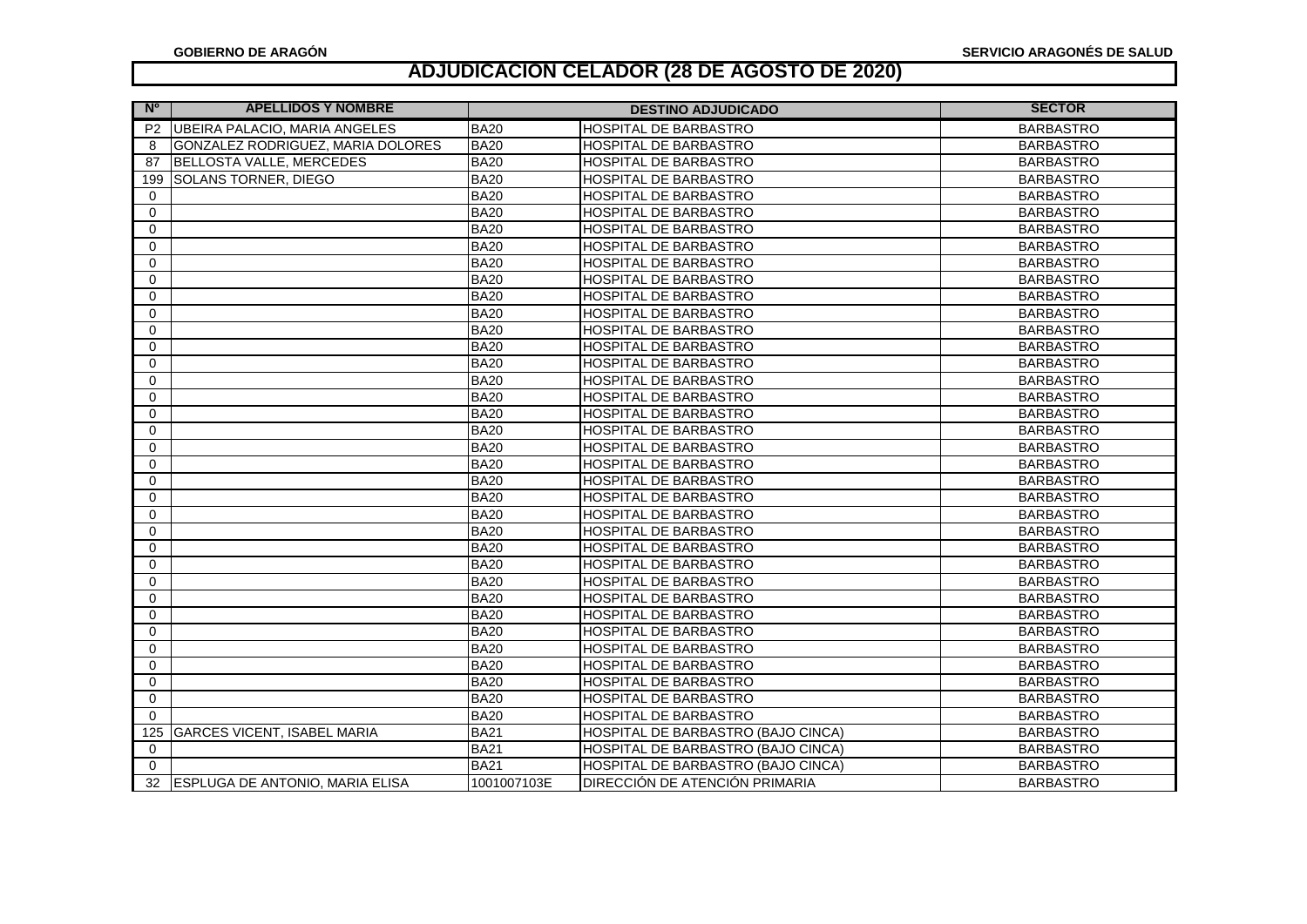| - N°<br><b>APELLIDOS Y NOMBRE</b>              |                  | <b>DESTINO ADJUDICADO</b>                | <b>SECTOR</b>    |
|------------------------------------------------|------------------|------------------------------------------|------------------|
| <b>IRUBERTE BECERRIL, MARIA YOLANDA</b><br>26  | <b>CA20</b>      | HOSPITAL ERNEST LLUCH MARTIN             | CALATAYUD        |
| <b>ARBOL JIMENEZ, JAIRO</b><br>-33             | <b>CA20</b>      | HOSPITAL ERNEST LLUCH MARTIN             | CALATAYUD        |
| MORENO GONZALEZ, ISIDRO<br>114                 | <b>CA20</b>      | HOSPITAL ERNEST LLUCH MARTIN             | CALATAYUD        |
| MATEO MORENO, MARIA PEÑA<br>120                | <b>CA20</b>      | HOSPITAL ERNEST LLUCH MARTIN             | <b>CALATAYUD</b> |
| MUÑOZ ARIZA, JULIO<br>148                      | <b>CA20</b>      | HOSPITAL ERNEST LLUCH MARTIN             | CALATAYUD        |
| <b>GOMEZ SIERRA, ROSA</b><br>158               | <b>CA20</b>      | HOSPITAL ERNEST LLUCH MARTIN             | <b>CALATAYUD</b> |
| $\Omega$                                       | <b>CA20</b>      | HOSPITAL ERNEST LLUCH MARTIN             | <b>CALATAYUD</b> |
| $\mathbf{0}$                                   | <b>CA20</b>      | HOSPITAL ERNEST LLUCH MARTIN             | CALATAYUD        |
| $\overline{0}$                                 | <b>CA20</b>      | HOSPITAL ERNEST LLUCH MARTIN             | CALATAYUD        |
| LAZARO ROCHE, JAVIER<br>30                     | 1004071702D      | <b>S.U.A.P CALATAYUD</b>                 | <b>CALATAYUD</b> |
| <b>CAMON PEREZ, ANA</b><br>16                  | HU <sub>20</sub> | <b>HOSPITAL SAN JORGE</b>                | <b>HUESCA</b>    |
| <b>CASTAN PALACIO, DANIEL</b><br>34            | <b>HU20</b>      | <b>HOSPITAL SAN JORGE</b>                | <b>HUESCA</b>    |
| <b>VIOLA CAPABLO, OLGA</b><br>-41              | <b>HU20</b>      | <b>HOSPITAL SAN JORGE</b>                | <b>HUESCA</b>    |
| ARROYO ARCOS, MARIA BEGOÑA<br>-57              | <b>HU20</b>      | <b>HOSPITAL SAN JORGE</b>                | <b>HUESCA</b>    |
| <b>LOPEZ ZALBA, MARIA ASTON</b><br>63.         | <b>HU20</b>      | <b>HOSPITAL SAN JORGE</b>                | <b>HUESCA</b>    |
| <b>PIRACES LASIERRA, GEMMA</b><br>76.          | <b>HU20</b>      | <b>HOSPITAL SAN JORGE</b>                | <b>HUESCA</b>    |
| <b>ARA BESCOS, JOSE FRANCISCO</b><br>92.       | <b>HU20</b>      | <b>HOSPITAL SAN JORGE</b>                | <b>HUESCA</b>    |
| 130 GRACIA FONT, SARA                          | HU <sub>20</sub> | <b>HOSPITAL SAN JORGE</b>                | <b>HUESCA</b>    |
| 149 ALVAREZ MAIRAL, JAVIER                     | <b>HU20</b>      | <b>HOSPITAL SAN JORGE</b>                | <b>HUESCA</b>    |
| 166 TENA BENITEZ, MANUELA                      | HU <sub>20</sub> | <b>HOSPITAL SAN JORGE</b>                | <b>HUESCA</b>    |
| 169 LOPEZ MARTINEZ, RAUL                       | <b>HU20</b>      | <b>HOSPITAL SAN JORGE</b>                | <b>HUESCA</b>    |
| PUEYO MOYANO, FRANCISCO JAVIER<br>171          | HU <sub>20</sub> | <b>HOSPITAL SAN JORGE</b>                | <b>HUESCA</b>    |
| 179 GILAVERTE MENE, DAVID                      | <b>HU20</b>      | <b>HOSPITAL SAN JORGE</b>                | <b>HUESCA</b>    |
| <b>GARCIA MOYANO, ENRIQUE LUIS</b><br>191      | <b>HU20</b>      | <b>HOSPITAL SAN JORGE</b>                | <b>HUESCA</b>    |
| $\Omega$                                       | <b>HU20</b>      | <b>HOSPITAL SAN JORGE</b>                | <b>HUESCA</b>    |
| $\mathbf{0}$                                   | <b>HU20</b>      | <b>HOSPITAL SAN JORGE</b>                | <b>HUESCA</b>    |
| $\overline{0}$                                 | <b>HU20</b>      | <b>HOSPITAL SAN JORGE</b>                | <b>HUESCA</b>    |
| $\overline{0}$                                 | <b>HU20</b>      | <b>HOSPITAL SAN JORGE</b>                | <b>HUESCA</b>    |
| $\Omega$                                       | HU <sub>20</sub> | <b>HOSPITAL SAN JORGE</b>                | <b>HUESCA</b>    |
| $\overline{0}$                                 | <b>HU20</b>      | <b>HOSPITAL SAN JORGE</b>                | <b>HUESCA</b>    |
| $\Omega$                                       | HU <sub>20</sub> | <b>HOSPITAL SAN JORGE</b>                | <b>HUESCA</b>    |
| $\overline{0}$                                 | <b>HU20</b>      | <b>HOSPITAL SAN JORGE</b>                | <b>HUESCA</b>    |
| $\overline{0}$                                 | HU <sub>20</sub> | <b>HOSPITAL SAN JORGE</b>                | <b>HUESCA</b>    |
| ABIO ALBERO, ANTONIO FRANCISCO<br>$\mathbf{2}$ | 1001251604X      | <b>DIRECCIÓN DE ATENCIÓN PRIMARIA</b>    | <b>HUESCA</b>    |
| 100 GUILLEN MAESTRE, OSCAR                     | 1001191601Z      | <b>DIRECCIÓN DE ATENCIÓN PRIMARIA</b>    | <b>HUESCA</b>    |
| CARRERA LAPORTA, MARIA CRUZ<br>13.             | 1001251601F      | <b>DIRECCIÓN DE ATENCIÓN PRIMARIA</b>    | <b>HUESCA</b>    |
| 121 PLAYAN BUIL, MAITE                         | HU <sub>30</sub> | <b>HOSPITAL SAGRADO CORAZÓN DE JESUS</b> | <b>HUESCA</b>    |
| 153 BAILO PEDRAZO, JOSE MIGUEL                 | HU <sub>30</sub> | <b>HOSPITAL SAGRADO CORAZÓN DE JESUS</b> | <b>HUESCA</b>    |
| 198 ARANA LAVIÑA, HECTOR DANIEL                | HU <sub>30</sub> | <b>HOSPITAL SAGRADO CORAZÓN DE JESUS</b> | <b>HUESCA</b>    |
| $\Omega$                                       | HU <sub>30</sub> | <b>HOSPITAL SAGRADO CORAZÓN DE JESUS</b> | <b>HUESCA</b>    |
| 188   MAZZUCCHELLI ARANDA, CAMILO RAUL         | <b>HU40</b>      | C.R.P. SANTO CRISTO DE LOS MILAGROS      | <b>HUESCA</b>    |
| 195 MARCUELLO BELENGUER, CARMEN                | <b>HU40</b>      | C.R.P. SANTO CRISTO DE LOS MILAGROS      | <b>HUESCA</b>    |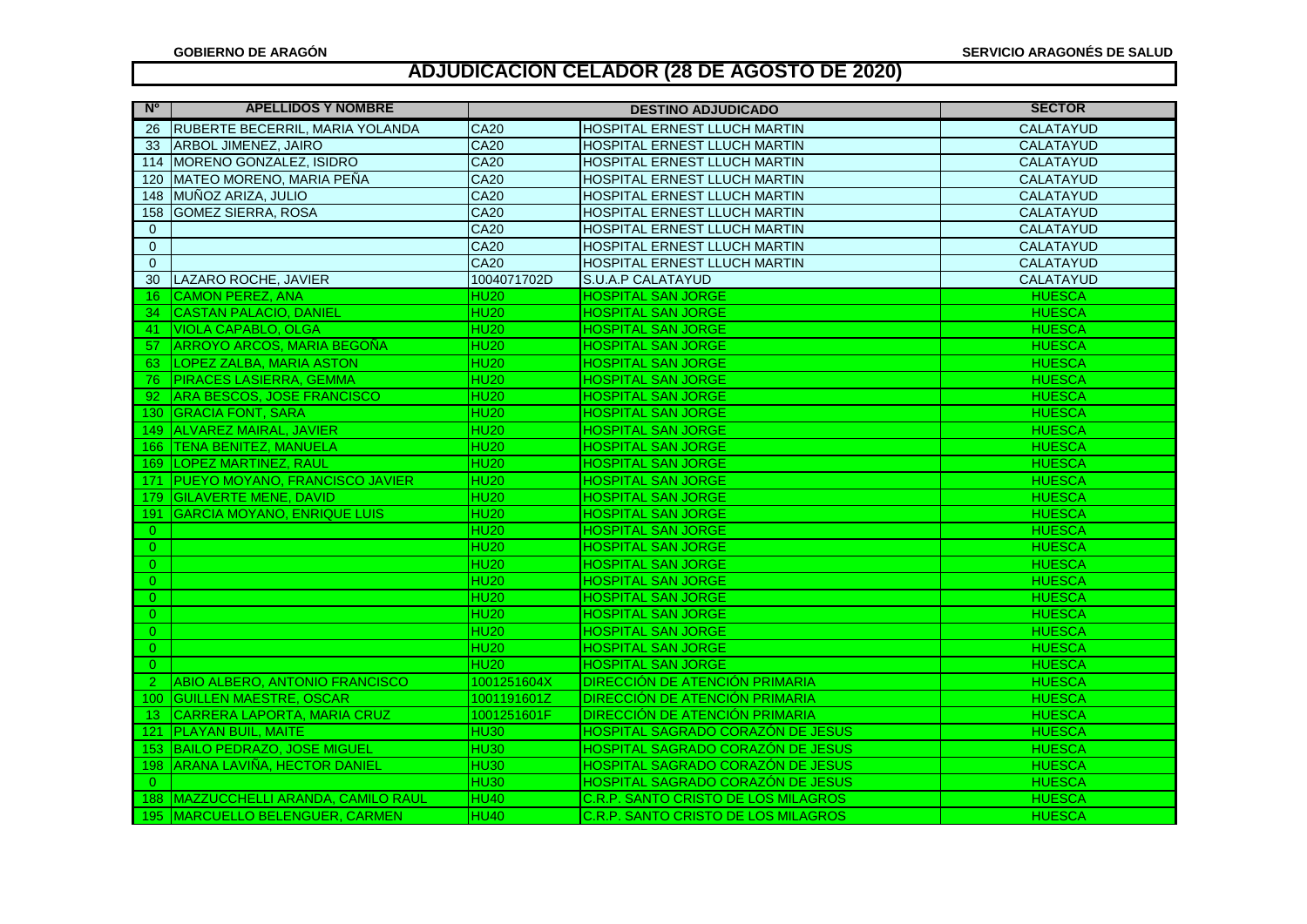| <b>No</b>       | <b>APELLIDOS Y NOMBRE</b>                   |                          | <b>DESTINO ADJUDICADO</b>             | <b>SECTOR</b>     |
|-----------------|---------------------------------------------|--------------------------|---------------------------------------|-------------------|
| 28              | NAVARRO NARRO, MARIA CONCEPCION             | $\overline{\text{TE20}}$ | <b>HOSPITAL OBISPO POLANCO</b>        | <b>TERUEL</b>     |
| 38              | <b>SIMON SANCHEZ, MARIA PILAR</b>           | <b>TE20</b>              | <b>HOSPITAL OBISPO POLANCO</b>        | <b>TERUEL</b>     |
| 58              | LIZAGA VICENTE, MARIA LUISA                 | <b>TE20</b>              | <b>HOSPITAL OBISPO POLANCO</b>        | <b>TERUEL</b>     |
| 62              | <b>REMON CIVERA, ANA MARIA</b>              | <b>TE20</b>              | <b>HOSPITAL OBISPO POLANCO</b>        | <b>TERUEL</b>     |
| 85              | RODRIGUEZ NEBRA, MONTSERRAT ESPERAN.        | <b>TE20</b>              | <b>HOSPITAL OBISPO POLANCO</b>        | <b>TERUEL</b>     |
| 122             | PEREZ IZQUIERDO, ANA BELEN                  | <b>TE20</b>              | <b>HOSPITAL OBISPO POLANCO</b>        | <b>TERUEL</b>     |
| 123             | <b>GORRIZ CALVE, FRANCISCO JAVIER</b>       | $\overline{\text{TE20}}$ | <b>HOSPITAL OBISPO POLANCO</b>        | <b>TERUEL</b>     |
| 177             | <b>ESCRICHE RODRIGUEZ, CARMEN</b>           | <b>TE20</b>              | <b>HOSPITAL OBISPO POLANCO</b>        | <b>TERUEL</b>     |
| 182             | <b>GARCIA PARICIO, MARIA DE LOS ANGELES</b> | <b>TE20</b>              | <b>HOSPITAL OBISPO POLANCO</b>        | <b>TERUEL</b>     |
| $\overline{0}$  |                                             | TE20                     | <b>HOSPITAL OBISPO POLANCO</b>        | <b>TERUEL</b>     |
| $\Omega$        |                                             | <b>TE20</b>              | <b>HOSPITAL OBISPO POLANCO</b>        | <b>TERUEL</b>     |
| $\overline{0}$  |                                             | TE20                     | <b>HOSPITAL OBISPO POLANCO</b>        | <b>TERUEL</b>     |
| $\Omega$        |                                             | T <sub>E20</sub>         | <b>HOSPITAL OBISPO POLANCO</b>        | <b>TERUEL</b>     |
| $\overline{0}$  |                                             | <b>TE20</b>              | <b>HOSPITAL OBISPO POLANCO</b>        | <b>TERUEL</b>     |
| $\Omega$        |                                             | <b>TE20</b>              | <b>HOSPITAL OBISPO POLANCO</b>        | <b>TERUEL</b>     |
| $\overline{0}$  |                                             | <b>TE20</b>              | <b>HOSPITAL OBISPO POLANCO</b>        | <b>TERUEL</b>     |
| 3               | <b>SANZ GOMEZ, MERCEDES</b>                 | <b>TE30</b>              | <b>HOSPITAL SAN JOSE</b>              | <b>TERUEL</b>     |
| 14              | <b>REMON VICENTE, BARBARA MATILDE</b>       | <b>TE30</b>              | <b>HOSPITAL SAN JOSE</b>              | <b>TERUEL</b>     |
| 20              | <b>LAIN ALCALDE, MERCEDES</b>               | <b>TE30</b>              | <b>HOSPITAL SAN JOSE</b>              | <b>TERUEL</b>     |
| <b>P17</b>      | <b>RODRIGO CESTER, AMELIA</b>               | 1002131602M              | <b>DIRECCIÓN DE ATENCIÓN PRIMARIA</b> | <b>TERUEL</b>     |
| 6               | <b>PUEYO LINARES, MARINA</b>                | Z120                     | <b>HOSPITAL ROYO VILLANOVA</b>        | <b>ZARAGOZAI</b>  |
| 9               | <b>GARCIA SANCHEZ, MERCEDES</b>             | Z120                     | <b>HOSPITAL ROYO VILLANOVA</b>        | <b>ZARAGOZA I</b> |
| 10              | <b>GALVEZ GIMENO, OLGA ELENA</b>            | Z120                     | <b>HOSPITAL ROYO VILLANOVA</b>        | ZARAGOZA I        |
| 12              | SANTOS MARTINEZ, MARIA OLGA                 | Z <sub>120</sub>         | <b>HOSPITAL ROYO VILLANOVA</b>        | ZARAGOZA I        |
| 21              | <b>BARRANCO LEZA, MARTA</b>                 | Z120                     | <b>HOSPITAL ROYO VILLANOVA</b>        | ZARAGOZA I        |
| 25              | BERDEJO GUILLEN, FRANCISCO JAVIER           | Z120                     | <b>HOSPITAL ROYO VILLANOVA</b>        | ZARAGOZA I        |
| 35              | <b>GARICANO VICENTE, MARIANO</b>            | Z120                     | <b>HOSPITAL ROYO VILLANOVA</b>        | ZARAGOZA I        |
| 49              | <b>CENTELLAS TARIN, MARIAN</b>              | Z <sub>120</sub>         | <b>HOSPITAL ROYO VILLANOVA</b>        | ZARAGOZA I        |
| 54              | LORENTE HERNANDEZ, YOLANDA                  | Z120                     | <b>HOSPITAL ROYO VILLANOVA</b>        | ZARAGOZA I        |
| 59              | <b>ITURRIOZ LACALLE, ISAAC</b>              | Z120                     | <b>HOSPITAL ROYO VILLANOVA</b>        | ZARAGOZA I        |
| 65              | <b>BENITO CALAHORRA, ROBERTO</b>            | Z120                     | HOSPITAL ROYO VILLANOVA               | ZARAGOZA I        |
| 68              | <b>ALBAR VIVED, ALVARO</b>                  | Z120                     | <b>HOSPITAL ROYO VILLANOVA</b>        | ZARAGOZA I        |
| 78              | <b>ISARRIA SORIANO, PAULA</b>               | Z120                     | <b>HOSPITAL ROYO VILLANOVA</b>        | ZARAGOZA I        |
| 86              | DIEZ MEDINA, CARLOS ANGEL                   | Z <sub>120</sub>         | <b>HOSPITAL ROYO VILLANOVA</b>        | <b>ZARAGOZA I</b> |
| P <sub>10</sub> | TRULLENQUE LASMARIAS, MANUELA TEODOR Z130   |                          | HOSPITAL NUESTRA SEÑORA DE GRACIA     | ZARAGOZA I        |
| P <sub>11</sub> | <b>IBOR DELGADO, BLANCA ESTHER</b>          | Z130                     | HOSPITAL NUESTRA SEÑORA DE GRACIA     | <b>ZARAGOZAI</b>  |
| p13             | <b>GOMEZ PUEYO, JUANA MARIA</b>             | Z130                     | HOSPITAL NUESTRA SEÑORA DE GRACIA     | ZARAGOZA I        |
| $\overline{1}$  | ROMEO MONTESINOS, BEATRIZ                   | Z130                     | HOSPITAL NUESTRA SEÑORA DE GRACIA     | ZARAGOZA I        |
| 11              | PALACIOS VICENTE, MARIA DEL MAR             | Z <sub>130</sub>         | HOSPITAL NUESTRA SEÑORA DE GRACIA     | ZARAGOZA I        |
| 31              | LAIGLESIA PEREZ, EDUARDO                    | Z <sub>130</sub>         | HOSPITAL NUESTRA SEÑORA DE GRACIA     | ZARAGOZA I        |
| 37              | LAZARO POLO, PEDRO LUIS                     | Z130                     | HOSPITAL NUESTRA SEÑORA DE GRACIA     | ZARAGOZA I        |
| 52              | <b>GUILLEN LUÑO, SOFIA</b>                  | Z130                     | HOSPITAL NUESTRA SEÑORA DE GRACIA     | ZARAGOZA I        |
| D <sub>3</sub>  | <b>VILLANUEVA MALETA, MARIA NIEVES</b>      | 1003007110H              | DIRECCIÓN DE ATENCIÓN PRIMARIA        | <b>ZARAGOZAI</b>  |
| P <sub>12</sub> | <b>ESPINOSA PEREZ, MARIA CARMEN</b>         | 1003007119G              | <b>DIRECCIÓN DE ATENCIÓN PRIMARIA</b> | ZARAGOZA I        |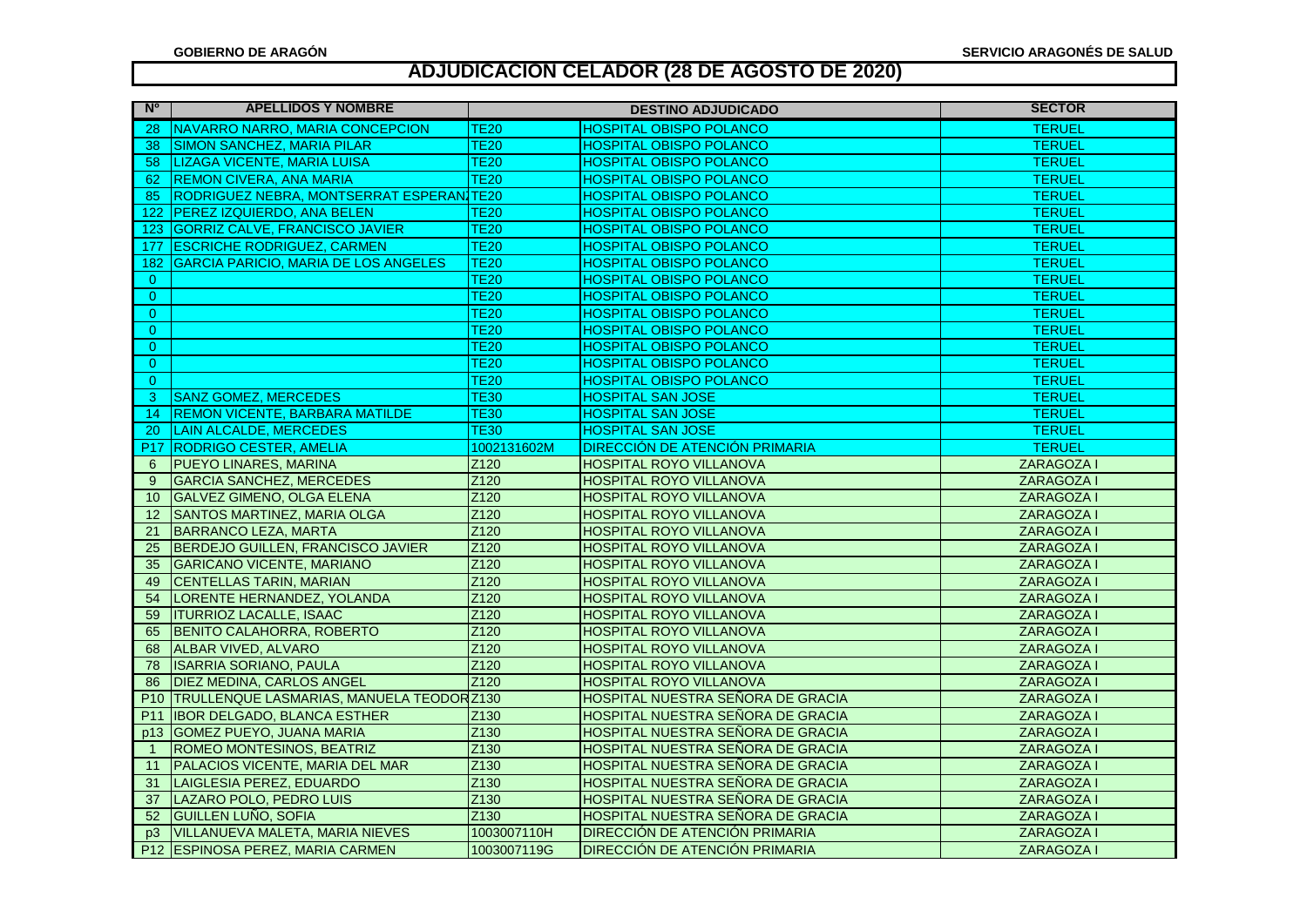| <b>N°</b>       | <b>APELLIDOS Y NOMBRE</b>            | <b>DESTINO ADJUDICADO</b> |                                             | <b>SECTOR</b>      |
|-----------------|--------------------------------------|---------------------------|---------------------------------------------|--------------------|
| P <sub>6</sub>  | ARANDA LORENTE, VICTOR JOSE LUIS     | Z220                      | HOSPITAL UNIVERSITARIO MIGUEL SERVET        | <b>ZARAGOZA II</b> |
| P <sub>8</sub>  | AZNAR EZQUERRA, MARIA MERCEDES       | Z220                      | HOSPITAL UNIVERSITARIO MIGUEL SERVET        | ZARAGOZA II        |
| p14             | JORDAN TOMAS, MARIA LUISA            | Z220                      | HOSPITAL UNIVERSITARIO MIGUEL SERVET        | ZARAGOZA II        |
| P <sub>16</sub> | CARAZO YAGUE, OLGA                   | Z220                      | HOSPITAL UNIVERSITARIO MIGUEL SERVET        | ZARAGOZA II        |
| $\overline{4}$  | CALCEDO GONZALEZ, MARTA              | Z220                      | HOSPITAL UNIVERSITARIO MIGUEL SERVET        | ZARAGOZA II        |
| $\overline{7}$  | CARRAMIÑANA MEDEL, ANA ISABEL        | Z220                      | HOSPITAL UNIVERSITARIO MIGUEL SERVET        | ZARAGOZA II        |
| 15              | SIERRA SIERRA, MIGUEL ANGEL          | Z220                      | HOSPITAL UNIVERSITARIO MIGUEL SERVET        | ZARAGOZA II        |
| 18              | SERRABLO REQUEJO, VICTOR VLADIMIRO   | Z220                      | HOSPITAL UNIVERSITARIO MIGUEL SERVET        | ZARAGOZA II        |
| 19              | ANDRES GIL, MARIA ISABEL             | Z220                      | HOSPITAL UNIVERSITARIO MIGUEL SERVET        | ZARAGOZA II        |
| 23              | <b>BLASCO AZNAR, IVAN</b>            | Z220                      | HOSPITAL UNIVERSITARIO MIGUEL SERVET        | ZARAGOZA II        |
| 24              | ORTEGA MARTINEZ, MARIA MERCEDES      | Z220                      | HOSPITAL UNIVERSITARIO MIGUEL SERVET        | ZARAGOZA II        |
| 40              | RUIZ CASAFRANCA, CARLOS              | Z220                      | HOSPITAL UNIVERSITARIO MIGUEL SERVET        | ZARAGOZA II        |
| 45              | SANCHEZ RAMIREZ, PAZ                 | Z220                      | HOSPITAL UNIVERSITARIO MIGUEL SERVET        | ZARAGOZA II        |
| 47              | OCAÑA MADERO, ROCIO                  | Z220                      | HOSPITAL UNIVERSITARIO MIGUEL SERVET        | ZARAGOZA II        |
| 48              | ALIAS TOMAS, MARIA DOLORES           | Z220                      | HOSPITAL UNIVERSITARIO MIGUEL SERVET        | ZARAGOZA II        |
| 53              | ALONSO POZO, MARIA SOLEDAD           | Z220                      | HOSPITAL UNIVERSITARIO MIGUEL SERVET        | ZARAGOZA II        |
| 55              | <b>MURILLO MARTIN, ANDREA</b>        | Z220                      | HOSPITAL UNIVERSITARIO MIGUEL SERVET        | ZARAGOZA II        |
| 56              | FERNANDEZ ESPIÑEIRA, LUIS            | Z220                      | HOSPITAL UNIVERSITARIO MIGUEL SERVET        | ZARAGOZA II        |
| 66              | <b>JULVEZ BARRANCO, RUBEN</b>        | Z220                      | HOSPITAL UNIVERSITARIO MIGUEL SERVET        | ZARAGOZA II        |
| 67              | RINCON GAYAN, MARIA BLANCA           | Z220                      | HOSPITAL UNIVERSITARIO MIGUEL SERVET        | ZARAGOZA II        |
| 70              | MOLINA MARTINEZ, JAVIER              | Z220                      | HOSPITAL UNIVERSITARIO MIGUEL SERVET        | ZARAGOZA II        |
| 71              | PUYUELO LAGUNA, MARIA ISABEL         | Z220                      | HOSPITAL UNIVERSITARIO MIGUEL SERVET        | ZARAGOZA II        |
| 72              | GUILLEN ZARAZAGA, MARIA JOSE         | Z220                      | HOSPITAL UNIVERSITARIO MIGUEL SERVET        | ZARAGOZA II        |
| 77              | ROJANO SANTAFE, VICTOR MANUEL        | Z220                      | HOSPITAL UNIVERSITARIO MIGUEL SERVET        | ZARAGOZA II        |
| 80              | NAVARRO LORENZO, ANA SILVIA          | Z220                      | HOSPITAL UNIVERSITARIO MIGUEL SERVET        | ZARAGOZA II        |
| 81              | <b>GODET PEREA, HECTOR</b>           | Z220                      | HOSPITAL UNIVERSITARIO MIGUEL SERVET        | ZARAGOZA II        |
| 84              | <b>MATEOS MARIN, ABEL</b>            | Z220                      | HOSPITAL UNIVERSITARIO MIGUEL SERVET        | ZARAGOZA II        |
| 94              | VALDEARCOS VALENZUELA, MIRIAM        | Z220                      | HOSPITAL UNIVERSITARIO MIGUEL SERVET        | ZARAGOZA II        |
| 97              | LAYUS ALDANA, MARIA JOSE             | Z220                      | HOSPITAL UNIVERSITARIO MIGUEL SERVET        | ZARAGOZA II        |
| 98              | SORIA ROMEO, LUISA MARIA             | Z220                      | HOSPITAL UNIVERSITARIO MIGUEL SERVET        | ZARAGOZA II        |
| 101             | LOREN NAVARRO, JOSE MARIA            | Z220                      | HOSPITAL UNIVERSITARIO MIGUEL SERVET        | ZARAGOZA II        |
| 103             | LASSO OLAYO, CARMELO JUAN            | Z220                      | HOSPITAL UNIVERSITARIO MIGUEL SERVET        | ZARAGOZA II        |
| 104             | SANCHEZ RUESTA, ANA BELEN            | Z220                      | HOSPITAL UNIVERSITARIO MIGUEL SERVET        | ZARAGOZA II        |
| 105             | <b>GUERRERO ANTON, MARIA ANGELES</b> | Z220                      | HOSPITAL UNIVERSITARIO MIGUEL SERVET        | ZARAGOZA II        |
| 106             | <b>ANDREU MARTIN, DANIEL</b>         | Z220                      | HOSPITAL UNIVERSITARIO MIGUEL SERVET        | ZARAGOZA II        |
| 109             | MONZON FERNANDEZ, RAUL               | Z220                      | HOSPITAL UNIVERSITARIO MIGUEL SERVET        | ZARAGOZA II        |
| 110             | LUÑO CANTIN, MARIA ELENA             | Z220                      | HOSPITAL UNIVERSITARIO MIGUEL SERVET        | ZARAGOZA II        |
| 111             | <b>GUALLAR ROMERO, JESUS MANUEL</b>  | Z220                      | HOSPITAL UNIVERSITARIO MIGUEL SERVET        | ZARAGOZA II        |
| 113             | ROLDAN LUQUE, FRANCISCO              | Z220                      | HOSPITAL UNIVERSITARIO MIGUEL SERVET        | ZARAGOZA II        |
| 115             | <b>SAAVEDRA MARTINEZ, DAVID</b>      | Z220                      | HOSPITAL UNIVERSITARIO MIGUEL SERVET        | ZARAGOZA II        |
| 119             | <b>GARCIA SANCHEZ, ROSA MARIA</b>    | Z220                      | HOSPITAL UNIVERSITARIO MIGUEL SERVET        | ZARAGOZA II        |
| 124             | <b>CASAS SAN MIGUEL, MONICA</b>      | Z220                      | <b>HOSPITAL UNIVERSITARIO MIGUEL SERVET</b> | ZARAGOZA II        |
| 126             | MARIN GONZALEZ, JOSE                 | Z220                      | HOSPITAL UNIVERSITARIO MIGUEL SERVET        | ZARAGOZA II        |
| 127             | HERMOSO CORRALES, GEMA AMPARO        | Z220                      | HOSPITAL UNIVERSITARIO MIGUEL SERVET        | ZARAGOZA II        |
| 131             | JARQUE ALBALATE, MARIA ELENA         | Z220                      | HOSPITAL UNIVERSITARIO MIGUEL SERVET        | ZARAGOZA II        |
| 132             | HERNANDEZ MARRUEDO, SONIA            | Z220                      | HOSPITAL UNIVERSITARIO MIGUEL SERVET        | ZARAGOZA II        |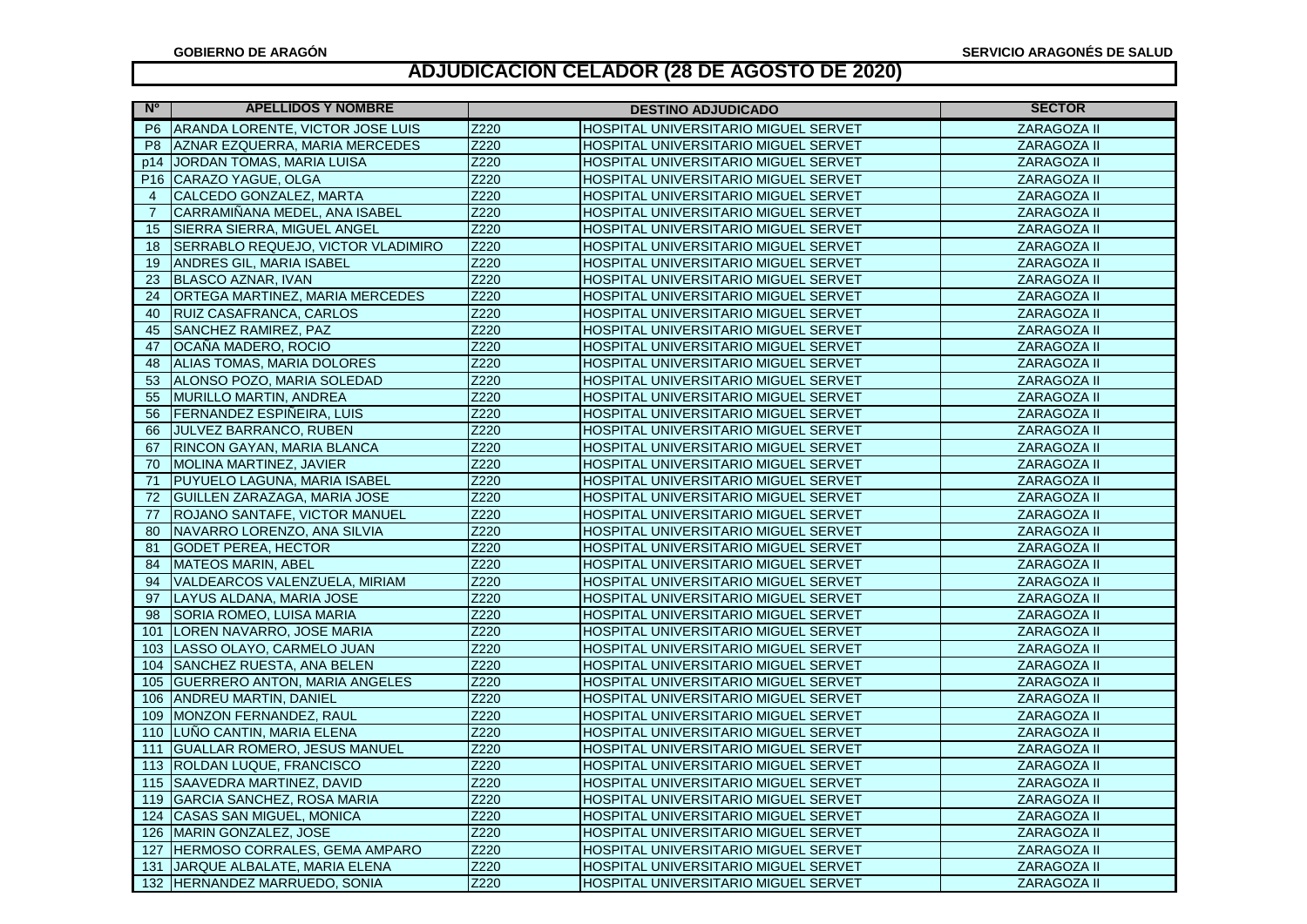| N° I | <b>APELLIDOS Y NOMBRE</b>                 |      | <b>DESTINO ADJUDICADO</b>                   | <b>SECTOR</b> |
|------|-------------------------------------------|------|---------------------------------------------|---------------|
|      | 135 MONTEAGUDO FONTANA, JOSE MARIA        | Z220 | HOSPITAL UNIVERSITARIO MIGUEL SERVET        | ZARAGOZA II   |
|      | 136 NASSAR MELIC, JORGE                   | Z220 | HOSPITAL UNIVERSITARIO MIGUEL SERVET        | ZARAGOZA II   |
| 138  | OLORIZ DOMECQ, RAUL                       | Z220 | HOSPITAL UNIVERSITARIO MIGUEL SERVET        | ZARAGOZA II   |
| 139  | PEREZ MURO, ALBERTO JOSE                  | Z220 | HOSPITAL UNIVERSITARIO MIGUEL SERVET        | ZARAGOZA II   |
| 140  | AZNAR VAL, PILAR                          | Z220 | HOSPITAL UNIVERSITARIO MIGUEL SERVET        | ZARAGOZA II   |
| 141  | LOPEZ PINILLA, RAFAEL-CRUZ                | Z220 | HOSPITAL UNIVERSITARIO MIGUEL SERVET        | ZARAGOZA II   |
| 142  | LABOREO SEVIL, MARIA JOSE                 | Z220 | HOSPITAL UNIVERSITARIO MIGUEL SERVET        | ZARAGOZA II   |
| 143  | <b>AGUADO SORIA, VICTOR</b>               | Z220 | HOSPITAL UNIVERSITARIO MIGUEL SERVET        | ZARAGOZA II   |
| 144  | VILLARROYA CONTRERAS, ANA MATILDE         | Z220 | HOSPITAL UNIVERSITARIO MIGUEL SERVET        | ZARAGOZA II   |
| 145  | <b>SANCHEZ LATORRE, EDUARDO</b>           | Z220 | HOSPITAL UNIVERSITARIO MIGUEL SERVET        | ZARAGOZA II   |
| 146  | <b>DIARTE BLAS, MARIA TERESA</b>          | Z220 | HOSPITAL UNIVERSITARIO MIGUEL SERVET        | ZARAGOZA II   |
| 147  | <b>GALLEGO BES, JAVIER</b>                | Z220 | HOSPITAL UNIVERSITARIO MIGUEL SERVET        | ZARAGOZA II   |
| 150  | PEREZ ESCOLANO, MARIA INMACULADA          | Z220 | HOSPITAL UNIVERSITARIO MIGUEL SERVET        | ZARAGOZA II   |
| 151  | MOY MAINER, NURIA                         | Z220 | HOSPITAL UNIVERSITARIO MIGUEL SERVET        | ZARAGOZA II   |
| 152  | PEREDA GARCIA, SAUL                       | Z220 | HOSPITAL UNIVERSITARIO MIGUEL SERVET        | ZARAGOZA II   |
| 154  | GUMIEL BARRA, LUIS MARIANO VICENTE        | Z220 | HOSPITAL UNIVERSITARIO MIGUEL SERVET        | ZARAGOZA II   |
| 155  | RUIZ VELAMAZAN, ALBERTO                   | Z220 | HOSPITAL UNIVERSITARIO MIGUEL SERVET        | ZARAGOZA II   |
| 156  | MARTINEZ-OSORIO ALFRANCA, CARMEN LOUIZ220 |      | HOSPITAL UNIVERSITARIO MIGUEL SERVET        | ZARAGOZA II   |
| 157  | <b>BAGUES LOPEZ, MARIA SOL</b>            | Z220 | HOSPITAL UNIVERSITARIO MIGUEL SERVET        | ZARAGOZA II   |
| 159  | <b>IRIARTE CARDESA, ROSA ANA</b>          | Z220 | HOSPITAL UNIVERSITARIO MIGUEL SERVET        | ZARAGOZA II   |
| 160  | SANCHEZ MONREAL, MARTA                    | Z220 | HOSPITAL UNIVERSITARIO MIGUEL SERVET        | ZARAGOZA II   |
| 161  | TOLOSA VALERO, MARIA ELENA                | Z220 | HOSPITAL UNIVERSITARIO MIGUEL SERVET        | ZARAGOZA II   |
| 162  | <b>LIARTE VILLARES, SARA</b>              | Z220 | HOSPITAL UNIVERSITARIO MIGUEL SERVET        | ZARAGOZA II   |
| 163  | <b>BUENO ARAGONES, MARIA ANGELES</b>      | Z220 | <b>HOSPITAL UNIVERSITARIO MIGUEL SERVET</b> | ZARAGOZA II   |
| 164  | MAINAR ISLA, AUGUSTO                      | Z220 | HOSPITAL UNIVERSITARIO MIGUEL SERVET        | ZARAGOZA II   |
| 165  | <b>REDONDO BLASCO, JOSE LUIS</b>          | Z220 | HOSPITAL UNIVERSITARIO MIGUEL SERVET        | ZARAGOZA II   |
| 167  | VELA ESCOLANO, MARIA JESUS                | Z220 | HOSPITAL UNIVERSITARIO MIGUEL SERVET        | ZARAGOZA II   |
| 168  | TAPIA DEL BRIO, SUSANA                    | Z220 | HOSPITAL UNIVERSITARIO MIGUEL SERVET        | ZARAGOZA II   |
| 170  | MILLAN BADIOLA, MARINA                    | Z220 | HOSPITAL UNIVERSITARIO MIGUEL SERVET        | ZARAGOZA II   |
| 172  | RAMON VILLAGRASA, RUTH                    | Z220 | HOSPITAL UNIVERSITARIO MIGUEL SERVET        | ZARAGOZA II   |
| 173  | LOPEZ FERRERUELA, SERGIO                  | Z220 | <b>HOSPITAL UNIVERSITARIO MIGUEL SERVET</b> | ZARAGOZA II   |
| 174  | LAGOTA LAZARO, MARIA CARMEN               | Z220 | HOSPITAL UNIVERSITARIO MIGUEL SERVET        | ZARAGOZA II   |
| 176  | GOMEZ CARDENAS, VIVIANA STHEPANIE         | Z220 | HOSPITAL UNIVERSITARIO MIGUEL SERVET        | ZARAGOZA II   |
| 178  | <b>GUERRERO MARTELES, ERIKA</b>           | Z220 | HOSPITAL UNIVERSITARIO MIGUEL SERVET        | ZARAGOZA II   |
| 180  | BERGES ROMERO, JOSE MANUEL                | Z220 | HOSPITAL UNIVERSITARIO MIGUEL SERVET        | ZARAGOZA II   |
| 181  | ALONSO GERMAN, PAULA                      | Z220 | HOSPITAL UNIVERSITARIO MIGUEL SERVET        | ZARAGOZA II   |
| 183  | MORON SALO, MARIA JESUS                   | Z220 | HOSPITAL UNIVERSITARIO MIGUEL SERVET        | ZARAGOZA II   |
| 184  | GONZALO NAVARRO, MARIA JOSE               | Z220 | HOSPITAL UNIVERSITARIO MIGUEL SERVET        | ZARAGOZA II   |
| 185  | JIMENEZ SOLANAS, PALMIRA                  | Z220 | HOSPITAL UNIVERSITARIO MIGUEL SERVET        | ZARAGOZA II   |
| 186  | MARTINEZ HERRANZ, JESUS                   | Z220 | HOSPITAL UNIVERSITARIO MIGUEL SERVET        | ZARAGOZA II   |
| 187  | LAMIEL MOLES, MARIA AMPARO                | Z220 | HOSPITAL UNIVERSITARIO MIGUEL SERVET        | ZARAGOZA II   |
| 189  | <b>COBOS BAZTAN, MARIA ANGELES</b>        | Z220 | HOSPITAL UNIVERSITARIO MIGUEL SERVET        | ZARAGOZA II   |
| 190  | MUNOZ SEBASTIAN, SILVIA                   | Z220 | HOSPITAL UNIVERSITARIO MIGUEL SERVET        | ZARAGOZA II   |
| 192  | <b>CASTILLO HIGUERAS, LUIS ANGEL</b>      | Z220 | HOSPITAL UNIVERSITARIO MIGUEL SERVET        | ZARAGOZA II   |
| 193  | BALLESTERO DELGADO, DIANA                 | Z220 | HOSPITAL UNIVERSITARIO MIGUEL SERVET        | ZARAGOZA II   |
| 194  | SANCHO BLASCO, ALICIA                     | Z220 | HOSPITAL UNIVERSITARIO MIGUEL SERVET        | ZARAGOZA II   |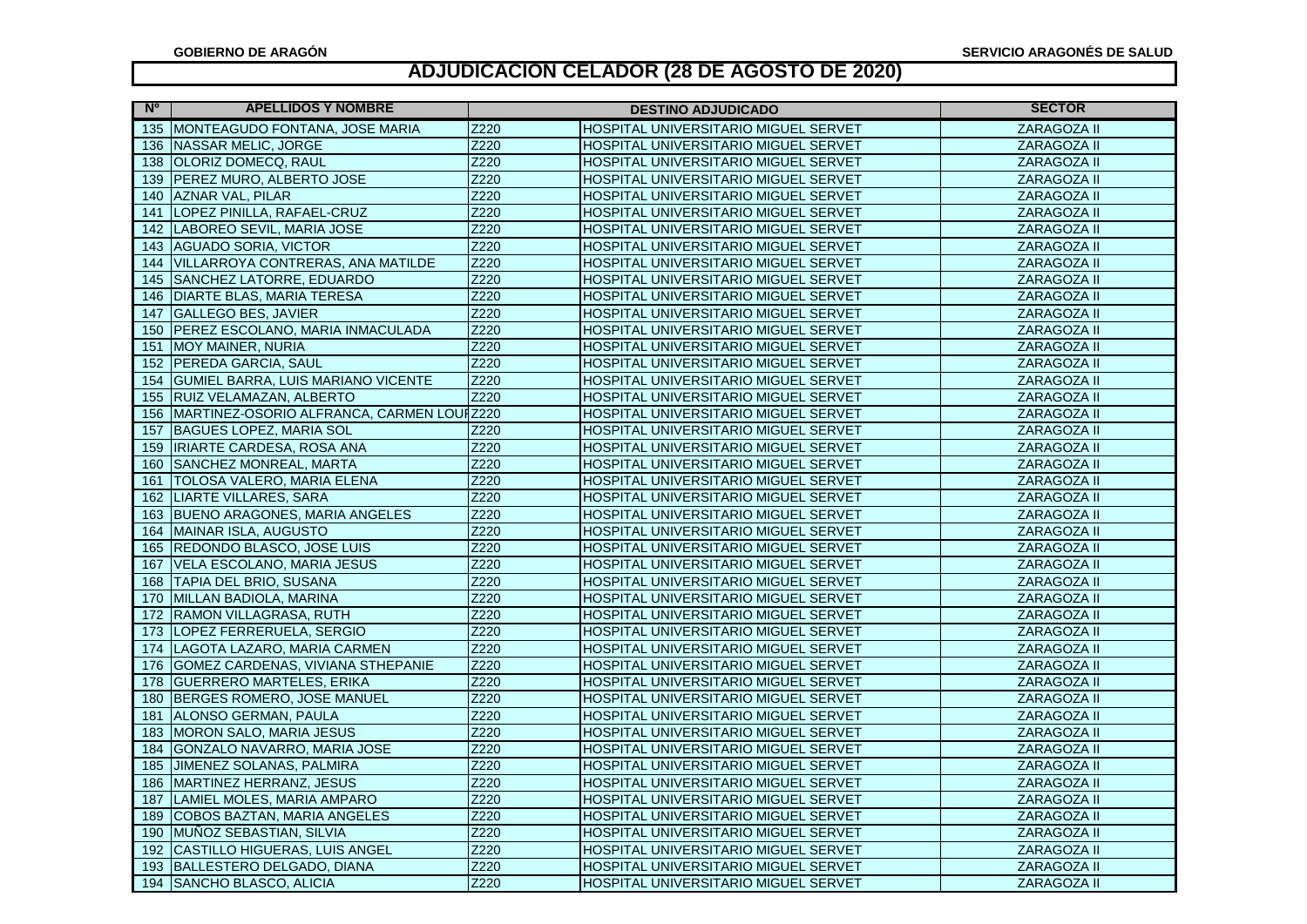| N°             | <b>APELLIDOS Y NOMBRE</b>         | <b>DESTINO ADJUDICADO</b> |                                             | <b>SECTOR</b>      |
|----------------|-----------------------------------|---------------------------|---------------------------------------------|--------------------|
|                | 196 PUERTOLAS MARTA, TOMAS        | Z220                      | HOSPITAL UNIVERSITARIO MIGUEL SERVET        | <b>ZARAGOZA II</b> |
| 197            | SANCHO ZARAZAGA, VICTOR           | Z220                      | HOSPITAL UNIVERSITARIO MIGUEL SERVET        | ZARAGOZA II        |
| 200            | LABOREO LONGAS, DAVID             | Z220                      | HOSPITAL UNIVERSITARIO MIGUEL SERVET        | <b>ZARAGOZA II</b> |
| 201            | JARRETA RAMAS, FRANCISCO JAVIER   | Z220                      | HOSPITAL UNIVERSITARIO MIGUEL SERVET        | ZARAGOZA II        |
| 202            | <b>IGUAL RAMOS, JORGE JOAQUIN</b> | Z220                      | HOSPITAL UNIVERSITARIO MIGUEL SERVET        | <b>ZARAGOZA II</b> |
| 203            | ARMENTEROS CUBILLO, MIGUEL ANGEL  | Z220                      | HOSPITAL UNIVERSITARIO MIGUEL SERVET        | <b>ZARAGOZA II</b> |
| $\Omega$       |                                   | Z220                      | HOSPITAL UNIVERSITARIO MIGUEL SERVET        | <b>ZARAGOZA II</b> |
| $\mathbf{0}$   |                                   | Z220                      | HOSPITAL UNIVERSITARIO MIGUEL SERVET        | <b>ZARAGOZA II</b> |
| $\mathbf{0}$   |                                   | Z220                      | HOSPITAL UNIVERSITARIO MIGUEL SERVET        | <b>ZARAGOZA II</b> |
| $\bf 0$        |                                   | Z220                      | HOSPITAL UNIVERSITARIO MIGUEL SERVET        | ZARAGOZA II        |
| $\overline{0}$ |                                   | Z220                      | HOSPITAL UNIVERSITARIO MIGUEL SERVET        | ZARAGOZA II        |
| $\mathbf{0}$   |                                   | Z220                      | HOSPITAL UNIVERSITARIO MIGUEL SERVET        | <b>ZARAGOZA II</b> |
| $\overline{0}$ |                                   | Z220                      | HOSPITAL UNIVERSITARIO MIGUEL SERVET        | <b>ZARAGOZA II</b> |
| $\mathbf 0$    |                                   | Z220                      | HOSPITAL UNIVERSITARIO MIGUEL SERVET        | <b>ZARAGOZA II</b> |
| $\pmb{0}$      |                                   | Z220                      | HOSPITAL UNIVERSITARIO MIGUEL SERVET        | ZARAGOZA II        |
| $\overline{0}$ |                                   | Z220                      | HOSPITAL UNIVERSITARIO MIGUEL SERVET        | <b>ZARAGOZA II</b> |
| $\overline{0}$ |                                   | Z220                      | HOSPITAL UNIVERSITARIO MIGUEL SERVET        | <b>ZARAGOZA II</b> |
| $\overline{0}$ |                                   | Z220                      | HOSPITAL UNIVERSITARIO MIGUEL SERVET        | <b>ZARAGOZA II</b> |
| $\Omega$       |                                   | Z220                      | HOSPITAL UNIVERSITARIO MIGUEL SERVET        | ZARAGOZA II        |
| $\mathbf{0}$   |                                   | Z220                      | HOSPITAL UNIVERSITARIO MIGUEL SERVET        | <b>ZARAGOZA II</b> |
| $\mathbf 0$    |                                   | Z220                      | HOSPITAL UNIVERSITARIO MIGUEL SERVET        | ZARAGOZA II        |
| $\mathbf{0}$   |                                   | Z220                      | HOSPITAL UNIVERSITARIO MIGUEL SERVET        | <b>ZARAGOZA II</b> |
| $\overline{0}$ |                                   | Z220                      | HOSPITAL UNIVERSITARIO MIGUEL SERVET        | ZARAGOZA II        |
| $\overline{0}$ |                                   | Z220                      | HOSPITAL UNIVERSITARIO MIGUEL SERVET        | <b>ZARAGOZA II</b> |
| $\overline{0}$ |                                   | Z220                      | HOSPITAL UNIVERSITARIO MIGUEL SERVET        | <b>ZARAGOZA II</b> |
| $\overline{0}$ |                                   | Z220                      | HOSPITAL UNIVERSITARIO MIGUEL SERVET        | ZARAGOZA II        |
| $\mathbf{0}$   |                                   | Z220                      | HOSPITAL UNIVERSITARIO MIGUEL SERVET        | ZARAGOZA II        |
| $\mathbf{0}$   |                                   | Z220                      | <b>HOSPITAL UNIVERSITARIO MIGUEL SERVET</b> | <b>ZARAGOZA II</b> |
| $\mathbf{0}$   |                                   | Z220                      | HOSPITAL UNIVERSITARIO MIGUEL SERVET        | <b>ZARAGOZA II</b> |
| $\overline{0}$ |                                   | Z220                      | HOSPITAL UNIVERSITARIO MIGUEL SERVET        | <b>ZARAGOZA II</b> |
| $\mathbf{0}$   |                                   | Z220                      | HOSPITAL UNIVERSITARIO MIGUEL SERVET        | ZARAGOZA II        |
| $\Omega$       |                                   | Z220                      | HOSPITAL UNIVERSITARIO MIGUEL SERVET        | <b>ZARAGOZA II</b> |
| $\overline{0}$ |                                   | Z220                      | HOSPITAL UNIVERSITARIO MIGUEL SERVET        | ZARAGOZA II        |
| $\mathbf{0}$   |                                   | Z220                      | HOSPITAL UNIVERSITARIO MIGUEL SERVET        | <b>ZARAGOZA II</b> |
| $\overline{0}$ |                                   | Z220                      | HOSPITAL UNIVERSITARIO MIGUEL SERVET        | <b>ZARAGOZA II</b> |
| $\Omega$       |                                   | Z220                      | HOSPITAL UNIVERSITARIO MIGUEL SERVET        | ZARAGOZA II        |
| $\overline{0}$ |                                   | Z220                      | HOSPITAL UNIVERSITARIO MIGUEL SERVET        | ZARAGOZA II        |
| $\pmb{0}$      |                                   | Z220                      | HOSPITAL UNIVERSITARIO MIGUEL SERVET        | ZARAGOZA II        |
| $\mathbf{0}$   |                                   | Z220                      | HOSPITAL UNIVERSITARIO MIGUEL SERVET        | ZARAGOZA II        |
| $\pmb{0}$      |                                   | Z220                      | HOSPITAL UNIVERSITARIO MIGUEL SERVET        | ZARAGOZA II        |
| $\mathbf{0}$   |                                   | Z220                      | HOSPITAL UNIVERSITARIO MIGUEL SERVET        | ZARAGOZA II        |
| $\overline{0}$ |                                   | Z220                      | HOSPITAL UNIVERSITARIO MIGUEL SERVET        | ZARAGOZA II        |
| $\mathbf{0}$   |                                   | Z220                      | HOSPITAL UNIVERSITARIO MIGUEL SERVET        | <b>ZARAGOZA II</b> |
| $\overline{0}$ |                                   | Z220                      | HOSPITAL UNIVERSITARIO MIGUEL SERVET        | ZARAGOZA II        |
| $\Omega$       |                                   | Z220                      | HOSPITAL UNIVERSITARIO MIGUEL SERVET        | ZARAGOZA II        |
| $\mathbf{0}$   |                                   | Z220                      | HOSPITAL UNIVERSITARIO MIGUEL SERVET        | ZARAGOZA II        |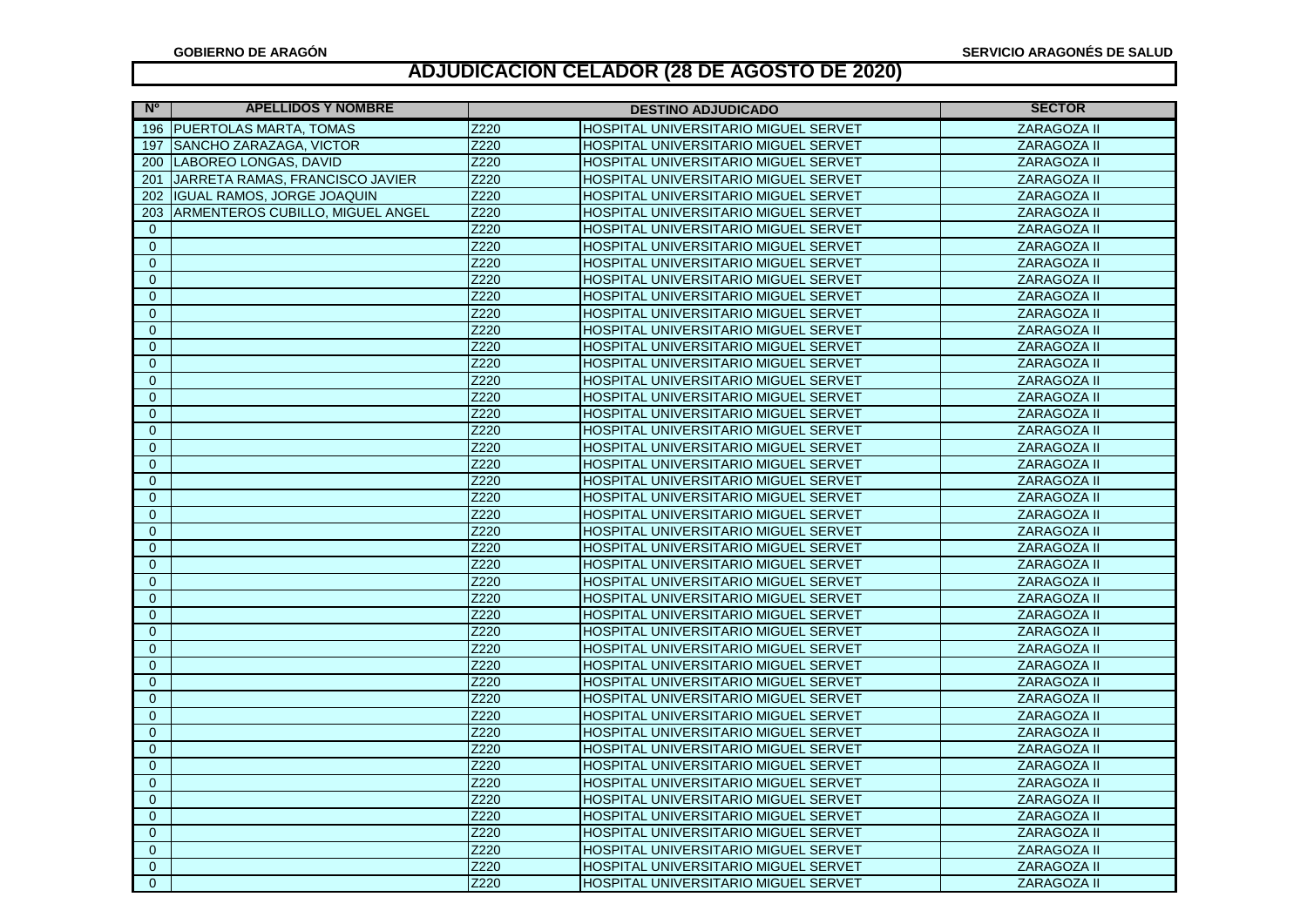| <b>N°</b>      | <b>APELLIDOS Y NOMBRE</b>  | <b>DESTINO ADJUDICADO</b> |                                               | <b>SECTOR</b>      |
|----------------|----------------------------|---------------------------|-----------------------------------------------|--------------------|
| $\mathbf 0$    |                            | Z220                      | IHOSPITAL UNIVERSITARIO MIGUEL SERVET         | ZARAGOZA II        |
| $\mathbf 0$    |                            | Z220                      | <b>HOSPITAL UNIVERSITARIO MIGUEL SERVET</b>   | <b>ZARAGOZA II</b> |
| $\mathbf 0$    |                            | Z220                      | <b>HOSPITAL UNIVERSITARIO MIGUEL SERVET</b>   | <b>ZARAGOZA II</b> |
| $\mathbf 0$    |                            | Z220                      | HOSPITAL UNIVERSITARIO MIGUEL SERVET          | <b>ZARAGOZA II</b> |
| $\mathbf 0$    |                            | Z220                      | HOSPITAL UNIVERSITARIO MIGUEL SERVET          | <b>ZARAGOZA II</b> |
| $\mathbf 0$    |                            | Z220                      | <b>HOSPITAL UNIVERSITARIO MIGUEL SERVET</b>   | <b>ZARAGOZA II</b> |
| $\mathbf 0$    |                            | Z220                      | <b>HOSPITAL UNIVERSITARIO MIGUEL SERVET</b>   | <b>ZARAGOZA II</b> |
| $\mathbf 0$    |                            | Z220                      | HOSPITAL UNIVERSITARIO MIGUEL SERVET          | <b>ZARAGOZA II</b> |
| $\mathbf 0$    |                            | Z220                      | HOSPITAL UNIVERSITARIO MIGUEL SERVET          | <b>ZARAGOZA II</b> |
| 0              |                            | Z220                      | <b>HOSPITAL UNIVERSITARIO MIGUEL SERVET</b>   | <b>ZARAGOZA II</b> |
| $\mathbf{0}$   |                            | Z220                      | <b>HOSPITAL UNIVERSITARIO MIGUEL SERVET</b>   | <b>ZARAGOZA II</b> |
| $\mathbf 0$    |                            | Z220                      | HOSPITAL UNIVERSITARIO MIGUEL SERVET          | <b>ZARAGOZA II</b> |
| $\mathbf 0$    |                            | Z220                      | HOSPITAL UNIVERSITARIO MIGUEL SERVET          | <b>ZARAGOZA II</b> |
| $\mathbf 0$    |                            | Z220                      | HOSPITAL UNIVERSITARIO MIGUEL SERVET          | <b>ZARAGOZA II</b> |
| $\mathbf 0$    |                            | Z220                      | HOSPITAL UNIVERSITARIO MIGUEL SERVET          | ZARAGOZA II        |
| $\mathbf 0$    |                            | Z220                      | HOSPITAL UNIVERSITARIO MIGUEL SERVET          | <b>ZARAGOZA II</b> |
| $\mathbf 0$    |                            | Z220                      | HOSPITAL UNIVERSITARIO MIGUEL SERVET          | <b>ZARAGOZA II</b> |
| $\mathbf 0$    |                            | Z220                      | HOSPITAL UNIVERSITARIO MIGUEL SERVET          | <b>ZARAGOZA II</b> |
| $\mathbf{0}$   |                            | Z220                      | <b>I</b> HOSPITAL UNIVERSITARIO MIGUEL SERVET | <b>ZARAGOZA II</b> |
| P <sub>9</sub> | <b>PASTOR MATA, RAQUEL</b> | 1003007105J               | IDIRECCION DE ATENCIÓN PRIMARIA               | <b>ZARAGOZA II</b> |